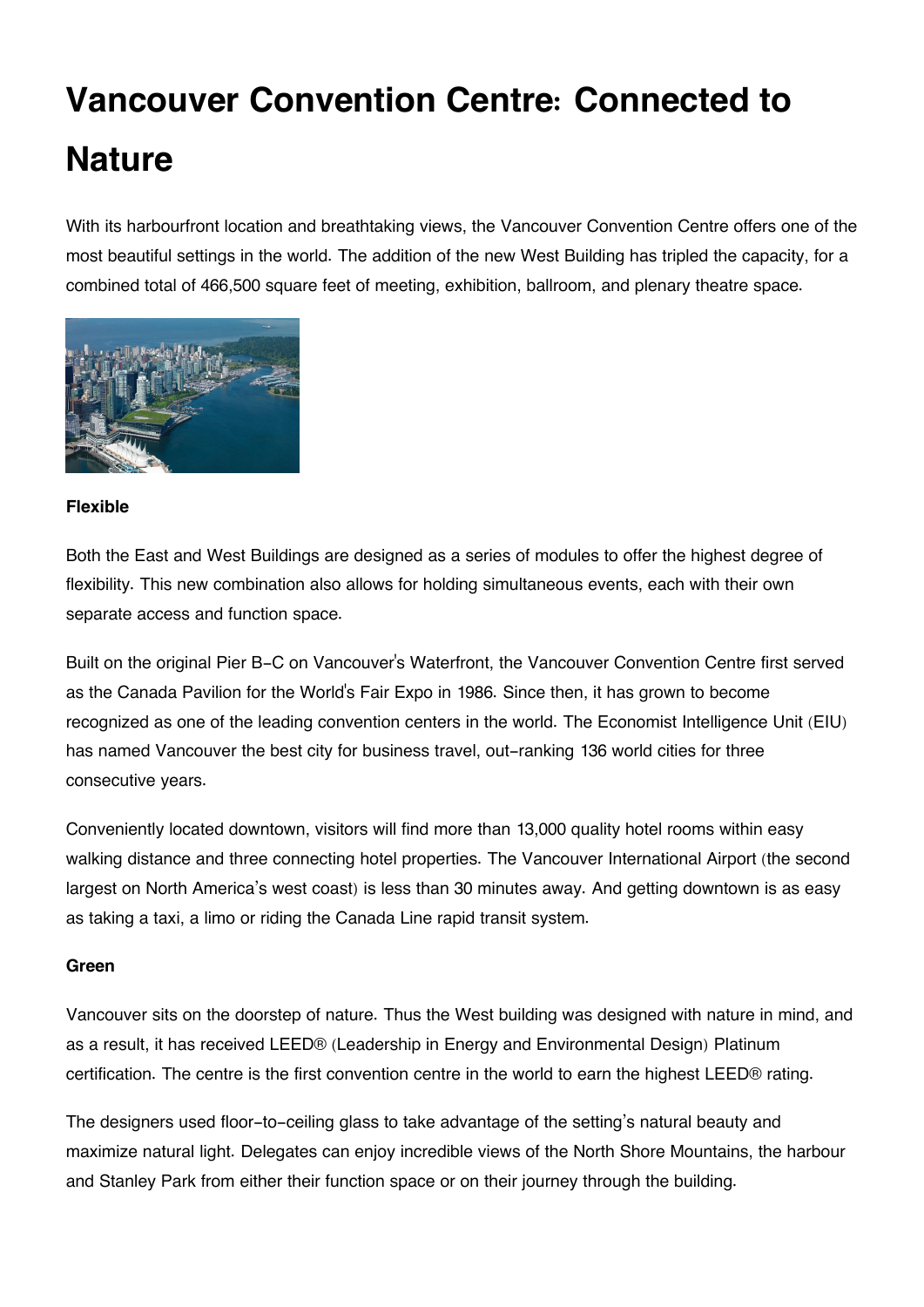

Natural design elements are used as much as possible. Local wood and glass are featured throughout. The facility is as green as it gets, incorporating environmentally sustainable features into every inch of the structure.

The West building runs on a seawater heating and cooling system with an on-site water treatment plant. The building utilizes natural ventilation and the latest technology to maximize energy efficiency.

The six-acre (2.4 hectare) living roof collects rainwater to nourish a variety of over 400,000 indigenous plants and grasses growing there. Bees from the four resident beehives help keep these plants flourishing and provide honey for our 'scratch' kitchen. Below the centre, a pillared foundation encourages a thriving marine habitat. In addition, beauty is not restricted to views outside. The centre hosts a thematic art program featuring a diverse selection of artwork inside and outside the facility.



### **Attractions**

The nearby mountains, forest and ocean offer a wide range of recreational activities, from golfing and sailing to heli-skiing and mountain biking. And Vancouver's comfortable climate with mild winters and warm summers makes it a destination of choice. In fact, Condé Nast Traveller magazine has ranked Vancouver the 'best city in the Americas' year after year.

The people are friendly, sophisticated and culturally diverse. Visitors can shop 'til they drop, visit a gallery or choose from any number of fine restaurants within Vancouver's compact downtown core.

With the convention centre and Vancouver as home base, delegates are well-positioned to explore this unique region. Seaplanes, helicopters, ferries and cruise ships sit mere moments away. All of which make it easy to discover attractions like Victoria – British Columbia's capital – and the scenic Gulf Islands. Take a short drive up the Sea-to-Sky Highway to the world-class resort of Whistler. Sample the award-winning vintages of the Okanagan wine country, or travel the Alaskan coastline and the Rocky Mountains. Any of these experiences could help turn an unforgettable event into an unforgettable